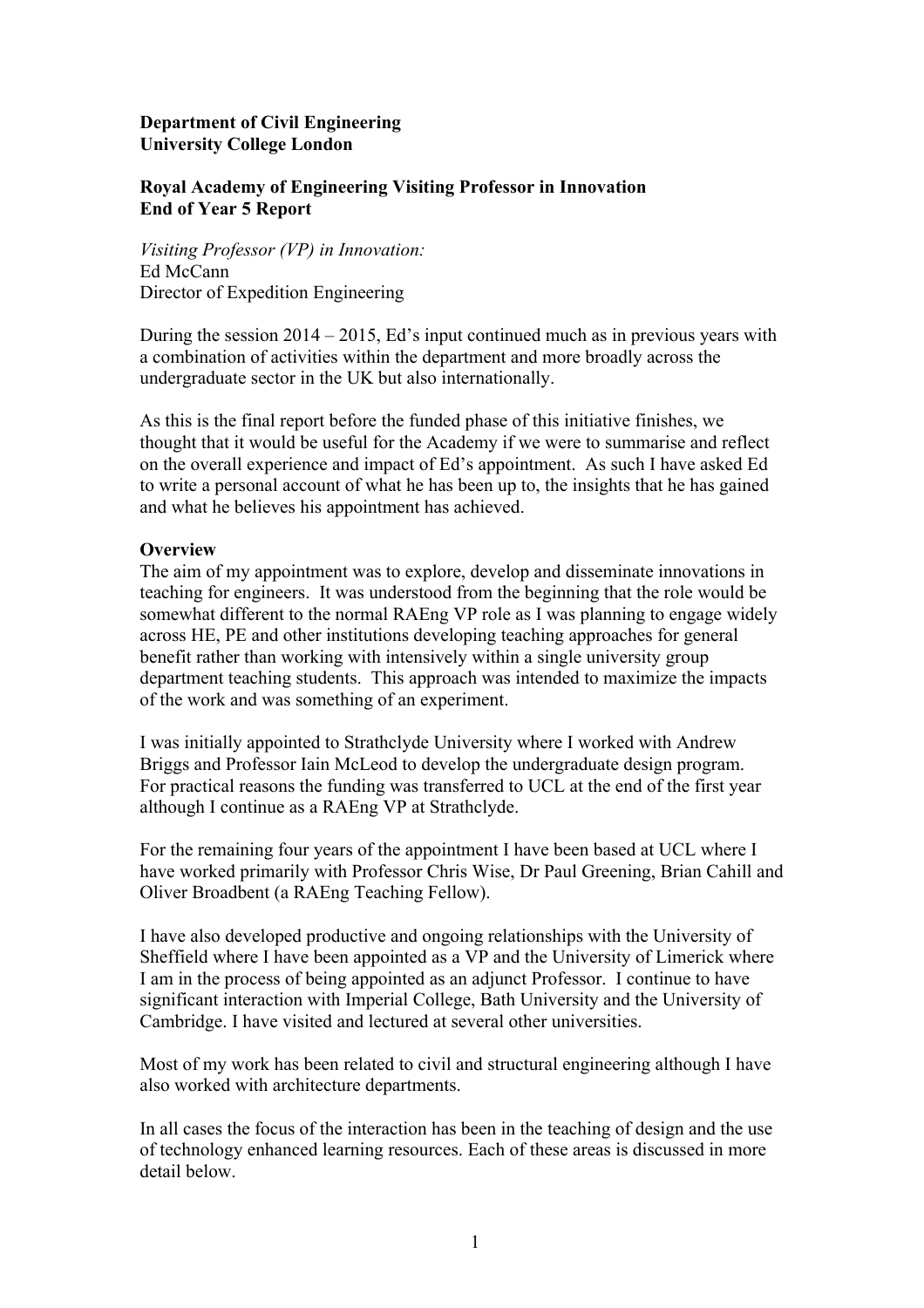# **Design Teaching**

Before this appointment, I worked for several years with Prof Chris Wise at Imperial College developing and delivering what was at the time regarded as an innovative design teaching program. Based on this experience and that gained subsequently through membership of the JBM and other educational involvement, I believe that much remains to be done to improve the early and effective development of design skills for engineers.

# *Design process models*

In particular, I believe that the existing models of the design process are usually either inadequate or ineffectively used in UK engineering schools.

Similarly, whilst it is true that design teaching is usually enthusiastically and diligently done by teams of practitioners and academics, I believe that the lack of an appropriate pedagogy limits the effectiveness of the learning process.

As such, over the period of this appointment we have researched a number of different potential models and developed one that we find useful in our teaching. Additionally, we have researched and experimented with different techniques for helping students develop the skills relevant to the overall exercise of the design process.

I have found it helpful to be able characterize the design challenge as the resolution of a paradox, namely that "we can't fully define what we want until we fully understand the consequences; and we can't fully understand the consequences until we can define what we want".

Engineers resolve this paradox by iteration around and convergence within (some version of) a nested cycle within the design process involving the following stages:

- 1) establish the challenge (analyse the brief, establish the context etc)
- 2) propose solution (research possibilities and generate ideas)
- 3) model proposal (develop appropriate models to explore, communicate and test the proposal)
- 4) evaluate results of the model
- 5) judge whether the proposal is adequate and decide whether to go back around the cycle or some part of it again or indeed proceed.

Framing the process in this way allows us to isolate and focus on developing specific skills like having ideas (proposing solutions) or modelling proposals or making good judgements and so on.

Additionally, in my experience engineering students are unfamiliar and often uncomfortable with iterative processes. Once the design process is framed in this way it is easy for students to understand the benefits of fast iteration and rapid convergence and to start to develop strategies to help them be more effective. Such strategies include: good initial proposal; rapid idea evaluation; refining the modelling between iterations and so on.

# *Dealing with assumptions*

All real engineering problems are based on incomplete data and this requires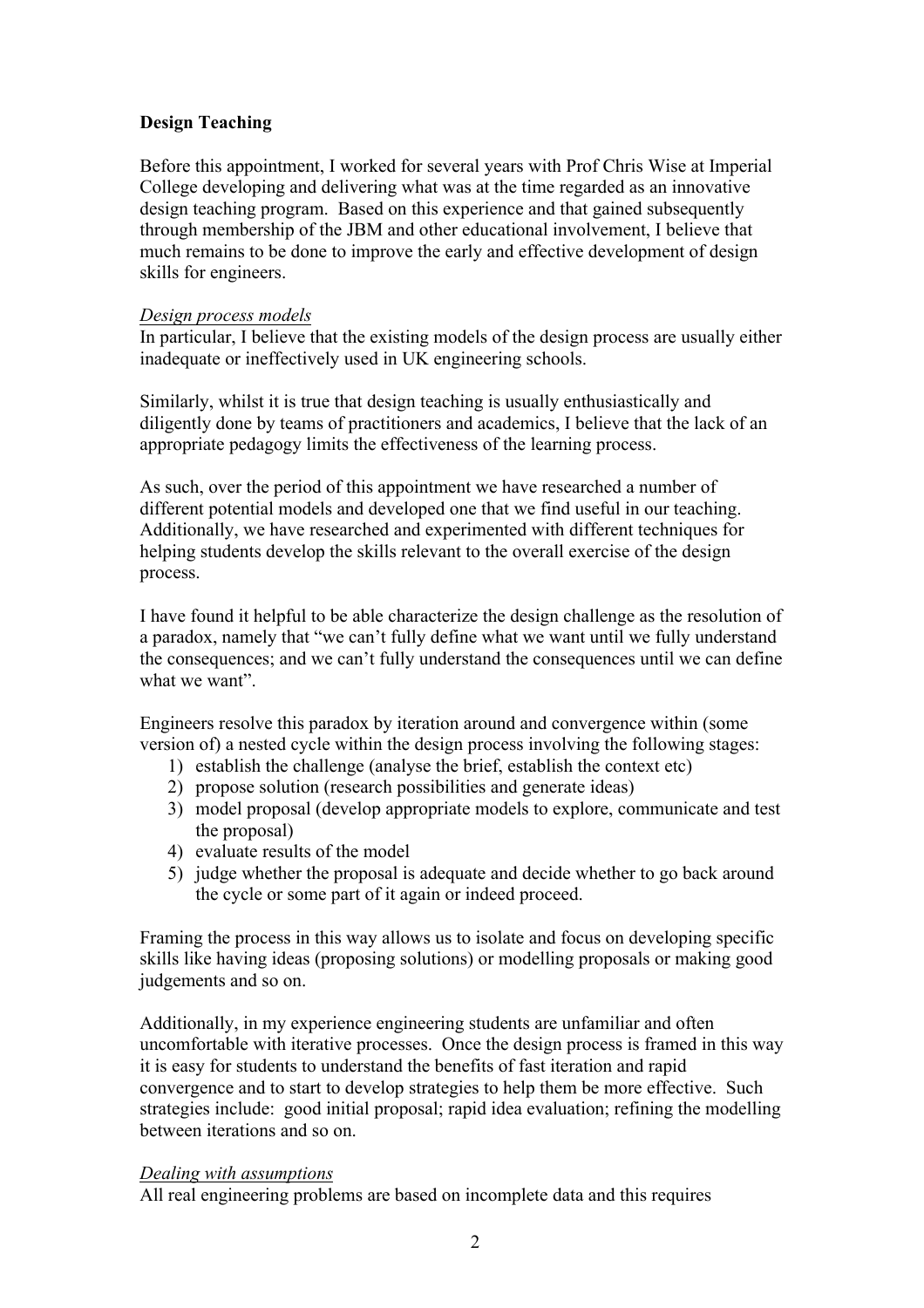assumptions to be made. It is therefore important to develop the skill of making good assumptions which are progressively and deliberately confirmed or revised. In my experience most engineering students are uncomfortable making assumptions but it is perfectly possible to help them develop their confidence and ability to do this.

#### *Judgement*

All real engineering challenges require a blend of subjective and objective judgements where: objective judgements are those where well intentioned, competent and diligent people will all come to the same view and subjective judgements are those where well intentioned, competent and diligent people may come to very different views.

In effect subjective judgements involve personal values whereas objective ones do not. Most engineering education is targeted at equipping students to make good objective judgements. One of the big challenges is to help students develop competence and confidence in making subjective judgements.

Whilst making "good" subjective judgements is always a challenge, it is helpful for students to learn about different techniques that we can be used including for example: consulting an expert; polling opinion (consulting a crowd!); deliberately adopting different perspectives; and so on. Even getting students to realise that subjective judgements are based on personal values is very helpful in enabling them to understand what is going on when they as a team struggle to come to a shared view.

#### *Generic vs Domain Specific Design Skills*

Most of the skills that are described above are generic and would be recognizable to any experienced engineer, or indeed any designer. Over the years we have had considerable success in helping students develop these sorts of skills in relation to abstract design challenges. At the same time we struggled for a long time to see much improvement in our student's ability to do realistic engineering design projects. It appeared (to our dismay) that the teaching of these generic design skills did not result in significantly better performance on real engineering problems like designing a flood alleviation scheme or a bridge. It took us a while to realise why this was the case but in the end we think we have unlocked the problem, and as is often the case the reasons are obvious with hindsight.

Interestingly, our insight came from watching the performance of experienced practitioners. We observed that notably expert designers from one field found it much harder to make effective progress in another. It became clear that we had not properly appreciated the relative importance of domain specific skills and knowledge compared to generic design skills.

When we pulled these two groupings apart and began to focus on the domain specific skills we were able to make significantly more progress. Incidentally, this observation largely explains why there is a plethora of similar but different design process models each emerging from different areas where the domain specific processes are subtly different.

Whilst it is obvious that different domains will require different sorts of knowledge it was less obvious to us that there would notable differences in the optimal design strategies in those different domains.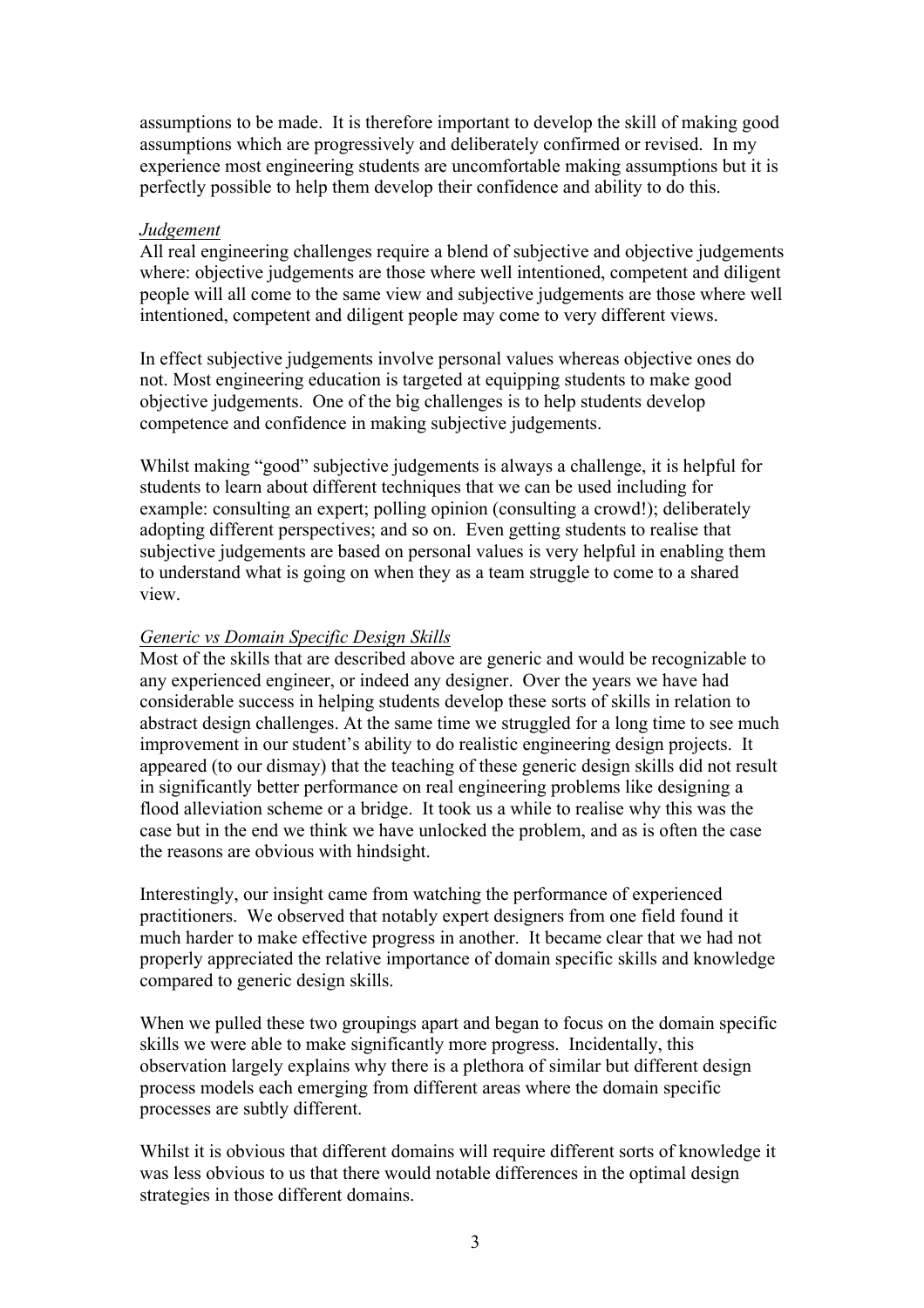To explore what was going on we interviewed some experienced designers and undertook some informal classroom experiments.

We asked three award winning designers of "iconic" pedestrian footbridges to list out the 10 key factors that needed to be addressed in the design of these bridges. For all practical purposes they produced identical lists. We also asked them to order the factors in the way that they would attempt to deal with them in the design process. Again to all intents and purposes they gave me very similar answers. None of this was very surprising.

We also asked two cohorts of 90 students working in groups of 5 to produce their list of 10. Interestingly they produced very similar lists to the experts, typically getting 80% or so commonality. When asked to order the factors, there was some coherence between student groups, but very little between them and the experts.

Specifically, whereas the experts all began with consideration of the site and the vertical alignment of the deck the students generally began with the choice of and analysis of the structural system. This "cart before the horse" problem was the primary reason why they found it so difficult to make progress in bridge design challenges. In effect they ended up with very slow design iteration cycles because they were doing too many detailed calculations too early. They also had typically poor quality outcomes, probably because no-one has ever calculated their way to a good idea and they generally ran out of time trying to be the first.

Further exploration with the students suggested that the reason that they did this was because they had been taught a lot about the analysis of structure and assumed that it was the most important thing in the design of structures!

Perhaps even more interesting was that when one of the expert bridge designers was asked to identify and then arrange in order the factors influencing the design of a flood alleviation scheme, he was pretty much in the same boat as the students. It was not obvious that in this area the key to success is getting a really good understanding of the existing system. This is quite different to the situation found in many structural engineering challenges where there is no equivalent hard to understand existing system.

This informal exploration suggests that in different design domains there are different optimal design strategies which become tacitly known to experienced practitioners over time. This with hindsight is not at all surprising.

Based on this general observation we have started to compile simple models for typical domain specific design strategies by interviewing experienced practitioners. These comprise a simple list in each domain of the key factors to consider and a rough ordering of how they should be approached. It is too early to measure the success of this approach but early results are very encouraging.

#### *Designer Personality Traits*

Another area that we have focused on is the performance of design teams. Through running the Royal Designers for Industry Summer School over several years, Chris and I observed that within design teams there appear to be different motivations and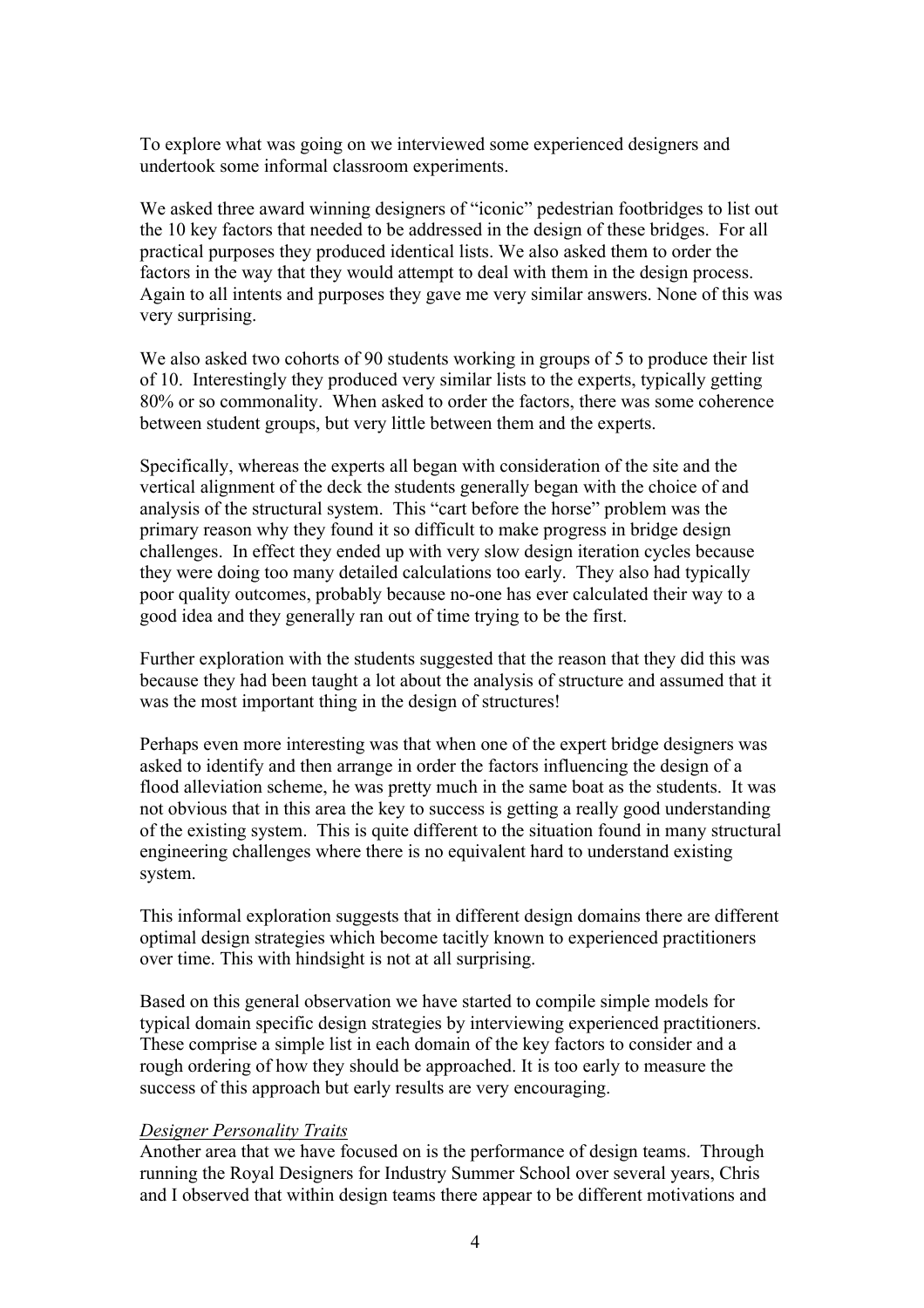attitudes that manifest themselves in different individual behaviors. In psychological language we are observing personality traits. We observed that the balance of these traits across the team appeared to significantly influence team success. Moreover, we observed that certain stages of the design process and different design challenges required different blends of these traits.

In the realm of occupational psychology, a lot has been done on team performance and most of us have experience of the work done by Belbin. What we observed and have been exploring in relation to design teams is analogous to the Belbin model but is specific to design team activities which depend critically on the ability to analyze complex problems and generate good ideas etc.

We first identified three traits which we labeled: Artist, Artisan and Philosopher. So far we have described these (slightly tongue in cheek) as follows:

# *The Philosopher*

- ….pursues meaning
- ….focuses on problem definition
- ….is obsessive about matching answers to questions, and solutions to problems……
- ….is relatively slow to propose an answer and will propose very few

….can (and will) explain precisely and at length why one thing is better or worse than the other

….may well disappear up their own profundiment

# *The Artist*

- ….pursues interest
- ….uses the bionic man algorithm (invented by Ed, the philosopher)
- ….finds it easy to generate ideas
- ….is happy to ditch a bad idea in the hope of a better one
- ….struggles to explain why one idea is better than another
- ….is likely to move onto something more interesting when it surfaces
- ….may well be found dead in a ditch…..murdered by an Artisan

#### *The Artisan*

- ….pursues perfection
- ….struggles to begin without a pre-existing concept
- ….draws on precedent and the ideas of others
- ….struggles with difference
- ….focuses on improvement
- ….can be worth a fortune……at least for a while
- ….tends to the pragmatic
- ….determined and difficult to shift….
- ….may well be found guilty of murdering Artisans and Philosophers

Having experimented with this model for a few years now, we have found that the model helps people to understand both their own design process and that of others. Moreover, we have used it to form and structure design teams to good effect.

We can see how particular design challenges require people with particular traits. For example, it appears that people with strong philosopher traits are valuable for particularly complex system challenges. Similarly, if what is required is an optimal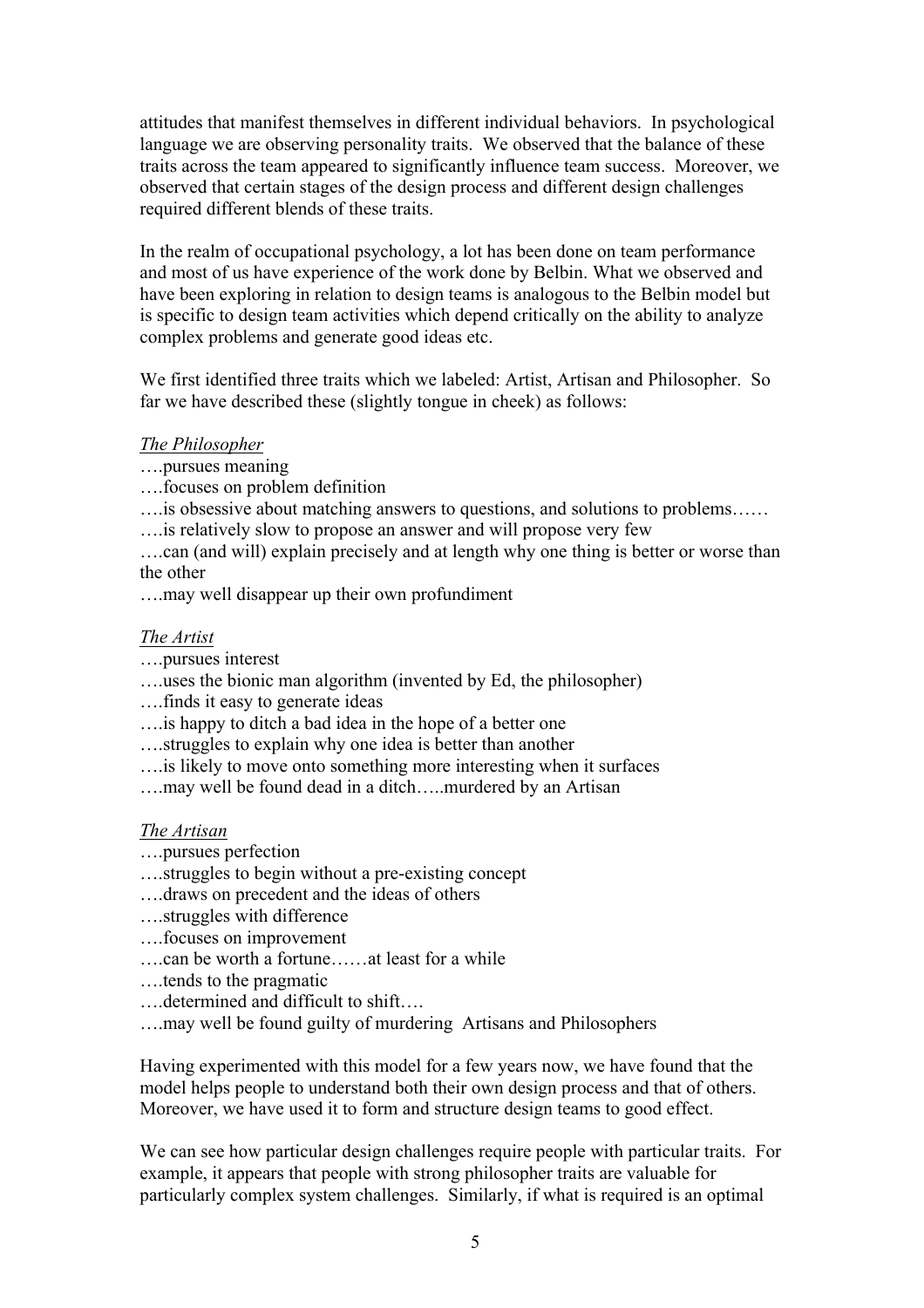version of a standard solution it helps to have strong Artisan traits. When novel answers are required then Artist traits are helpful and so on.

On balance and, although it is far from the finished article, I believe that this is worthy further development. For example, we think that there is another trait that we haven't captured properly yet. This is the pragmatist and is analogous to Belbins completer finisher who is motivated by getting finished or "satisficing". Moreover, we need a proper and rigorous means of identifying traits through structured questioning.

To this end we have recently considered 54 of the 150+ psychometric tests on the BPS website site, all of which have been the subject of rigorous review, to see whether they would be adequate for us to characterise and identify traits of particular relevance to the activity of design. We found four that we believe offer something, although each would need further development.

I believe that a proper understanding of motivational factors and personality traits in relation to design is beneficial both the initial and through life development of engineering design skills.

Finally over the last 18 months or so we have begun to explore the features of high performing design teams with a particular focus on idea generation and the importance of "relating" effectively. In doing this we have explored the role of humor in both idea generation and relating. The response from engineering audiences to the observations has been very interesting and encouraging.

Overall I believe that the work that I have been doing in this area is a useful complement to the work that the academy has been doing on Engineering Habits of Mind.

#### **Technology Enhanced learning**

A key part of my work under this appointment has been in the development Technology Enhanced Learning resources targeted at engineers.

Along with colleagues at Think Up and with the support of several funders including the Academy, the Ove Arup Foundation, the ICE R&D fund, the IStructE, the CITB Growth and Innovation Fund and Expedition Engineering, we have produced a wide variety of Technology Enhanced Learning Resources. These are all free at the point of use but to get them made and to maintain them in the future we have had to secure funding streams from several sources.

The grant from the Academy has been critical in enabling me to devote time to this work, much of which my colleague Oliver and I presented at the VP conference last year.

The following sections provide a brief overview of the key initiatives:

*Engineering Mastermind*  http://engineeringmastermind.org/.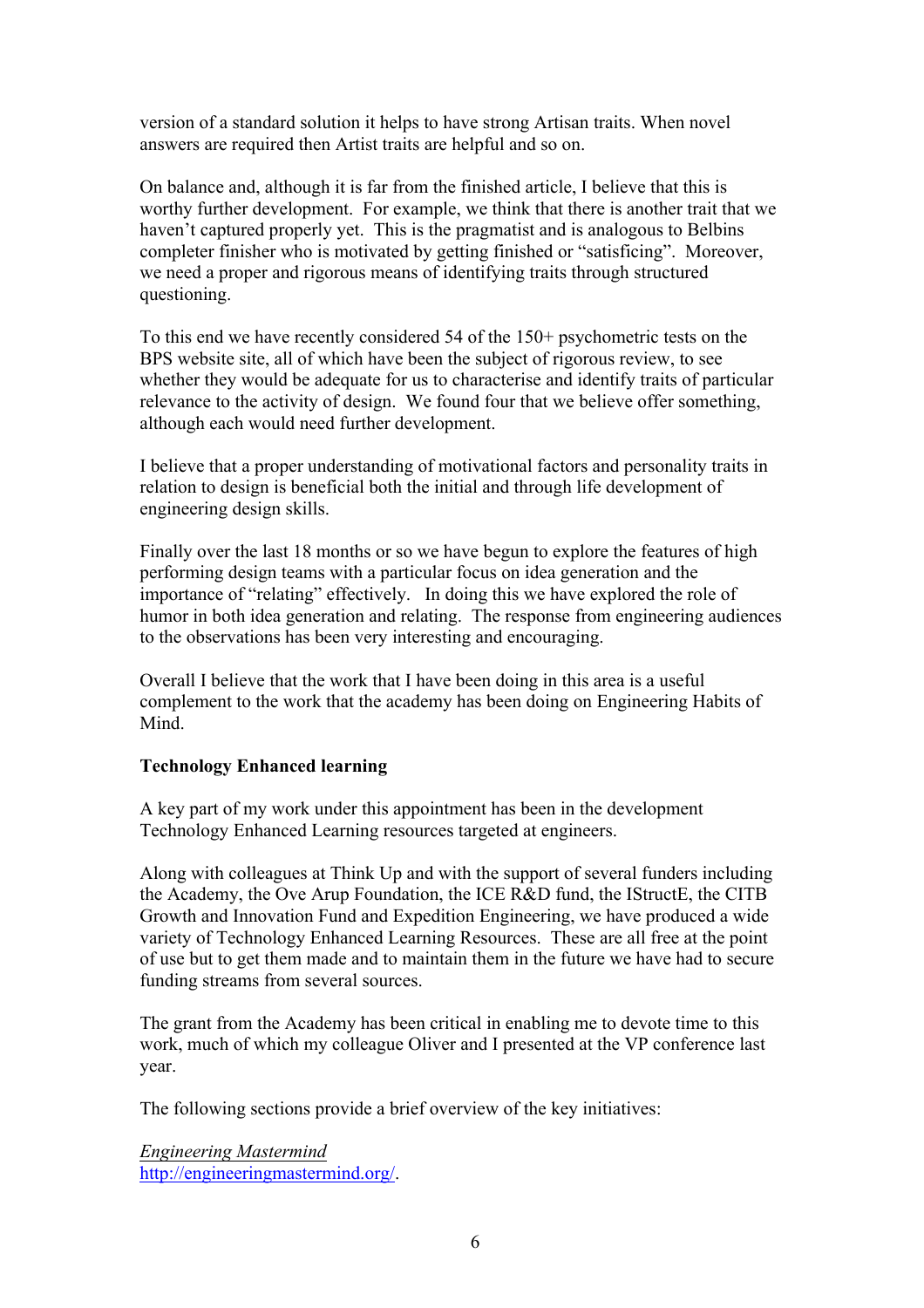The idea of this online game is to enable learners to develop basic knowledge of about engineering and construction, although we believe that the technique is highly effective across all disciplines. The game is relatively new but we are very confident about its value and future success. We will build more question content progressively as sponsors come on board.

Key features of the game are that:

- 1) It is available free to anyone with an internet connection.
- 2) The questions have been developed by very experienced practitioners and reflect the sorts of things that through their experience they have found to be important in their work.
- 3) The involvement of sponsor organisations in the game provides a really interesting opportunity for linking employers up with potential recruits and making sure that their brand is widely recognised in a positive context among a wide group of undergraduates both in the UK and overseas. Expedition Engineering have offered highly sought internship opportunities for students who have achieved mastermind status and it other sponsors propose to offer similar prizes. ThinkUp has run free design workshops for universities that manage to top the leaderboard for a sufficient period of time.
- 4) The questions and the game structure have been carefully designed and beta tested to ensure that appropriate behaviours are encouraged. The rankings are based on achieving mastermind status with minimum errors and the player is encouraged to reflect on whether they know the answer and if not, is directed to research on the internet to find an answer rather than repeatedly guess.

#### *Bare Essentials:*

# http://thinkup.org/innovation/bare-essentials/

These are videos of top academics providing key insights to their subject areas. The idea is that rather than waste resources by encouraging every junior lecturer in the world to video themselves, we invite top academics to do the job, investing as an industry to enable high quality production. We give each of the academics involved what we call the "death bed challenge" which is to say in not more than 5 four minute video chunks the things that they believe to be the bare essentials of their subject such that a learner can make rapid progress. The feedback on these videos is really positive.

#### *Industry Insights*

#### http://thinkup.org/innovation/industry-insights/

The idea of this series of videos is to allow the general engineering community to learn from the insights of leading practitioners. The first in the series is Ian Firth of Flint  $\&$ Neill talking about how to design bridges.

#### *Materials Lab on line*

http://thinkup.org/innovation/materials-lab-online/

These are a series of videos of materials being tested to destruction. These are used by students around the world to supplement their learning. We have good coverage of steel, concrete and timber and in due course we plan to extend the set to include water, soils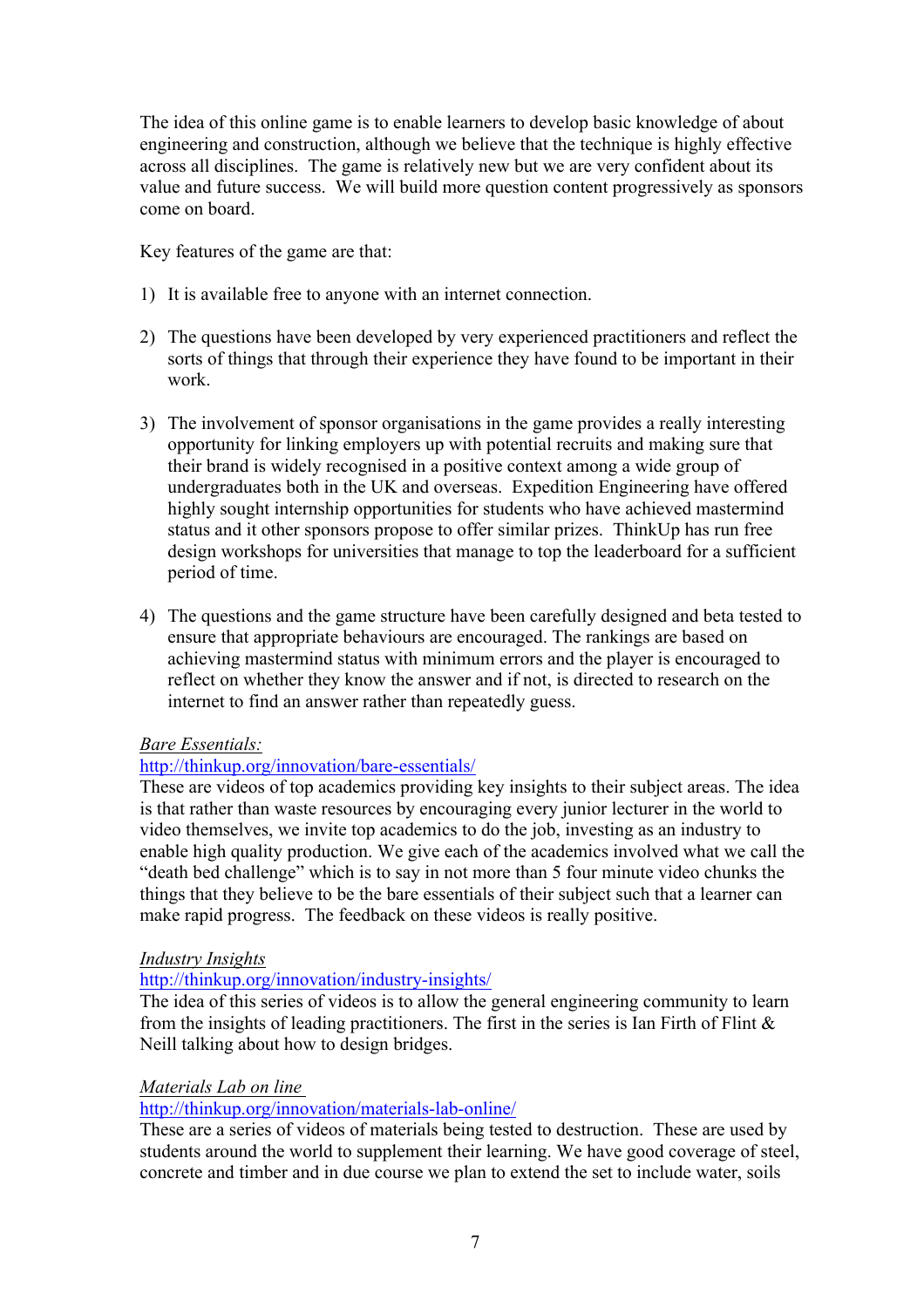and so on. Whilst primarily targeted at undergraduate students your junior engineers may find these useful in understanding exactly what it is that they are often designing to avoid.

### *Makeascape*

### http://thinkup.org/innovation/makeascape/

This is an app based game using a real time physics engine to allow players to develop their structural engineering abilities through play. It is currently coming to the end of the beta stage of development and will be launched later this year.

We have learned much about the production of these sorts of resources and we have shared our experiences and insights through the (soon to be released) Best Practice Guidance document that we produced for the Academy's Education Committee.

Feedback from academics and students has been very positive both in the UK and overseas and there is steady growth in the use of these resources in teaching. I am optimistic that over the next months and years as we implement our marketing and dissemination strategies we will see substantial impact.

#### *Expedition Workshed* http://expeditionworkshed.org/

This is a web based portal which provides access to high quality on-line learning resources. This is used by students and academics in the UK.

#### **Overall reflections on the appointment**

I am extremely grateful to the Academy for the award. Frankly, given the difficult trading conditions in our industry over the last few years it would have been impossible for me to give the level of commitment that I have given to this subject without the Academy's support.

Like many others I believe that the VP program offers real potential for experienced engineers to positively interact with the HE community.

The badge of RAEng VP is very helpful and in my experience is highly regarded by academics and engineering professionals alike.

I don't feel that we as VP's have really managed to realise the potential of the group as a whole. We appear to operate almost entirely in isolation of each other. The VP group are a busy bunch and with so many competing demands for their time the pull of forming a general community of VP's doesn't appear sufficient.

Based on my experience at the ICE and elsewhere the Academy might want to consider using initiatives to encourage the growth of communities. For example, if the VP's were tasked with producing a best practice guide on the teaching of design, I am fairly sure that you would see the development of an energised and active community around that challenge.

For my part, I intend to continue my involvement with the HE community although necessarily this will scale back somewhat when the funding is finished. I firmly believe that the well-being of society in the  $21<sup>st</sup>$  Century depends fundamentally on the quality